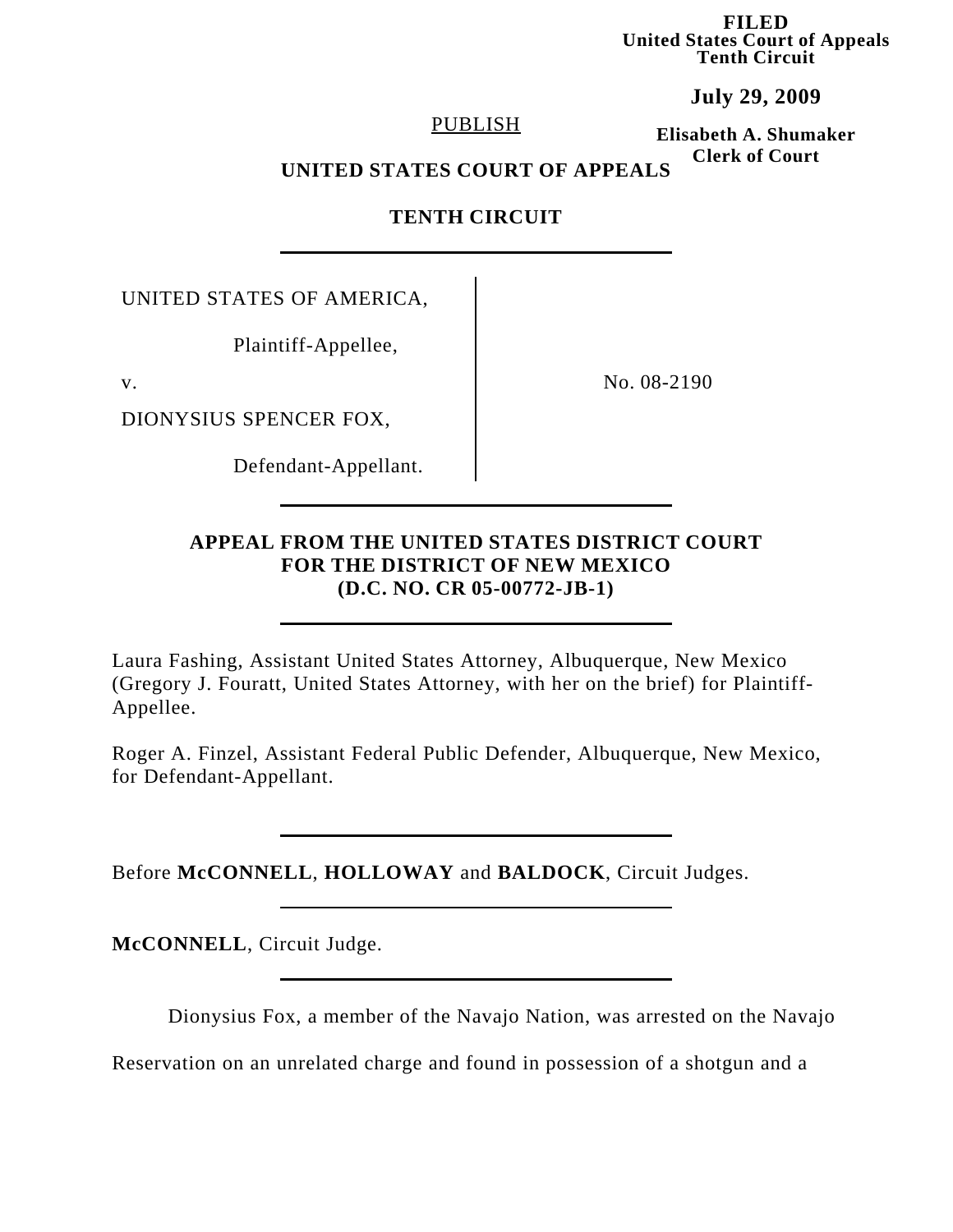rifle. Mr. Fox is a convicted felon, subject to the provisions of 18 U.S.C. §  $922(g)(1)$ , which prohibits the possession of firearms by those previously adjudged guilty of felonies. Although he acknowledges that he is prohibited from possessing firearms beyond Navajo Reservation land, Mr. Fox asserts that he is entitled to possess guns for the limited purpose of hunting on the Navajo Reservation, pursuant to an 1868 Treaty between the United States and the Navajo Nation. We conclude, however, that Mr. Fox has relinquished any treaty right to use firearms for hunting purposes, and therefore affirm the judgment of the district court.

#### **I. Background**

The facts underlying Mr. Fox's arrest are not under dispute. In March 2005, Navajo Nation Police found Mr. Fox asleep and intoxicated while in a running vehicle in his sister's driveway. After arresting Mr. Fox for driving under the influence of alcohol, the police found a double-barrel shotgun and a rifle with a scope under a floorboard in the trunk of the car. Mr. Fox claimed that he had borrowed the guns from friends in order to hunt. Mr. Fox had previously been convicted of several felonies, including aggravated assault, resisting arrest, escape, and attempted sexual intercourse without consent. *See* Aple. Br. 3–4. Mr. Fox was therefore charged with violating 18 U.S.C.  $\S$  922(g)(1), which provides that "[i]t shall be unlawful for any person . . . who has been convicted in

-2-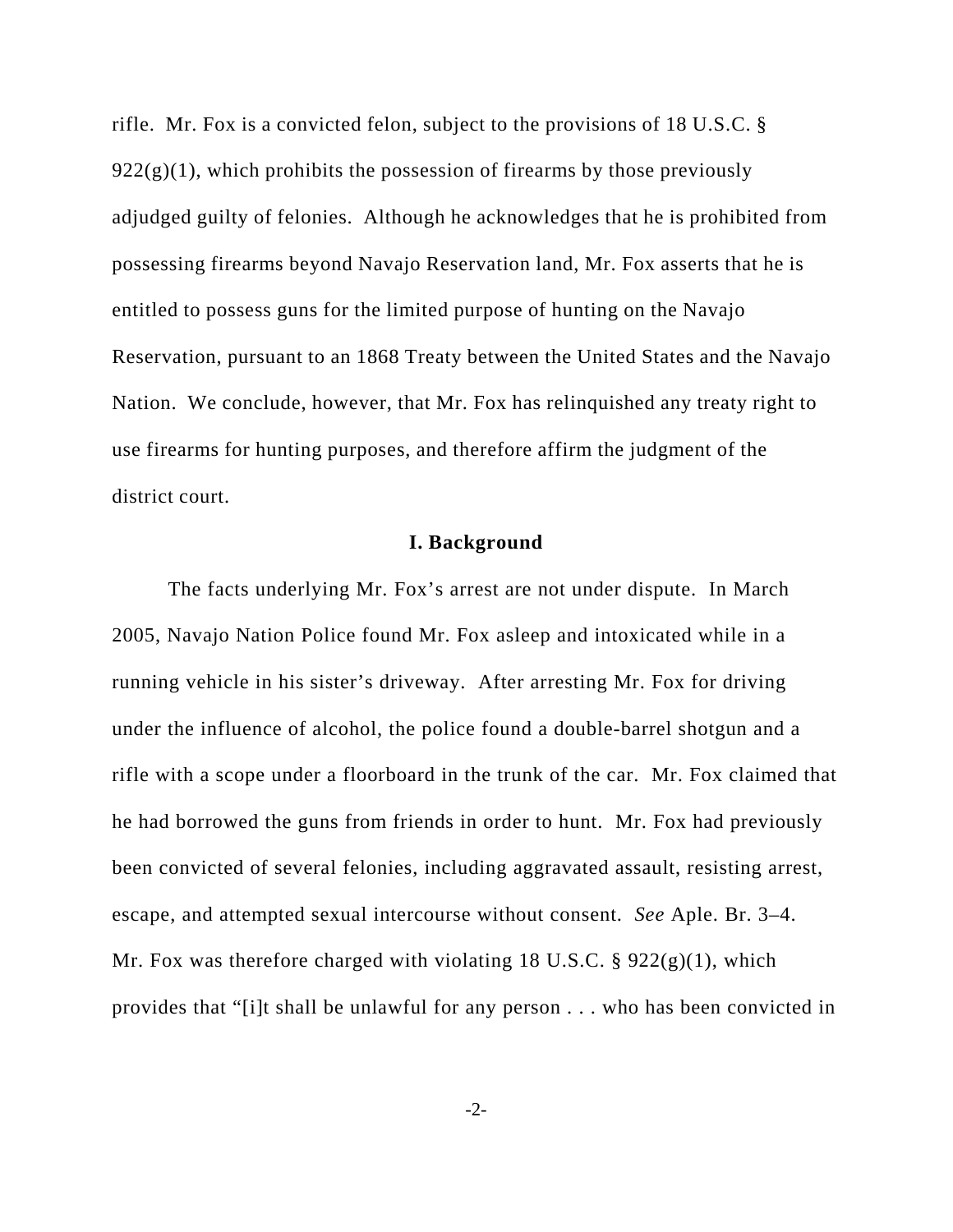any court of a crime punishable by imprisonment for a term exceeding one year . . . to possess in or affecting commerce, any firearm . . . ."

Although Mr. Fox acknowledged that he would otherwise be prohibited from possessing a firearm on account of his past felonies, he argues that an 1868 Treaty between the United States and the Navajo Nation guarantees him the right to hunt on his reservation. After an evidentiary hearing, the district court denied Mr. Fox's motion to dismiss the indictment or present an affirmative defense based on his alleged treaty right. The court found that "the Treaty of 1868 concerns the Navajo Indian Tribe's right to hunt, not individual Navajo Indians' right to hunt." Dist. Ct. Op. 1. As a result, although the court agreed that 18 U.S.C. § 922(g)(1) did not abrogate the Treaty of 1868, it concluded that imposing criminal liability on Mr. Fox did not conflict with any right protected under the Treaty. Dist. Ct. Op. 11. Following the district court's ruling, Mr. Fox pled guilty pursuant to a plea agreement, while reserving his right to appeal the district court's ruling on his motion to dismiss the indictment or present an affirmative defense. This appeal followed. $<sup>1</sup>$ </sup>

### **II. Discussion**

<sup>&</sup>lt;sup>1</sup>For the first time on appeal, Mr. Fox also argues that 18 U.S.C.  $\S$  922(g) violates the Second Amendment. Because Mr. Fox voluntarily and intelligently entered his guilty plea, preserving only an appeal on the basis of his alleged treaty right, he has waived all other non-jurisdictional challenges to his conviction. *See United States v. Wright*, 43 F.3d 491, 494 (10th Cir. 1994).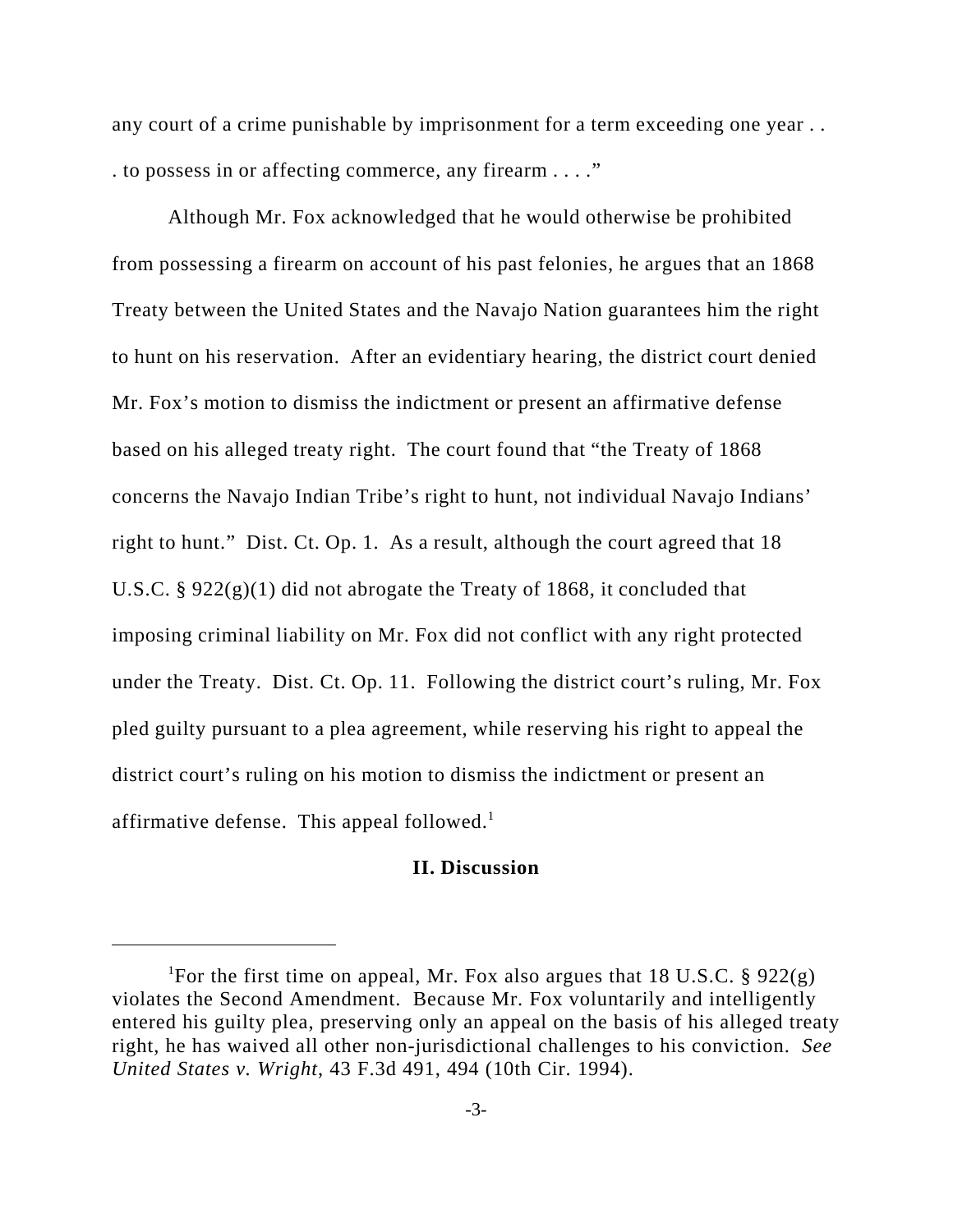In order to ascertain whether Mr. Fox might be exempt from prosecution under 18 U.S.C. § 922(g), we must evaluate both whether the Treaty of 1868 conferred a right to hunt on the Navajo Reservation that may be asserted by an individual member of the Navajo Nation and whether Mr. Fox may exercise such a right. We begin with first principles. When a federal law of general applicability is silent on the issue of applicability to Indian tribes, we have explained that it applies equally to Indians unless: "(1) the law touches 'exclusive rights of self-governance in purely intramural-matters'; (2) the application of the law to the tribe would 'abrogate rights guaranteed by Indian treaties'; or (3) there is proof 'by legislative history or some other means that Congress intended [the law] not to apply to Indians on their reservations . . . .'" *Nero v. Cherokee Nation of Oklahoma*, 892 F.2d 1457, 1462–63 (10th Cir. 1989) (citation omitted). In any of these three situations, we look for a "clear and plain" expression signaling Congress' intention to abrogate Indian treaty rights. *United States v. Dion*, 476 U.S. 734, 738 (1986). Although Congress need not declare its intent to abrogate the treaty right expressly, we will not infer such an intent in the absence of "clear evidence that Congress actually considered the conflict between its intended action on the one hand and Indian treaty rights on the other, and chose to resolve that conflict by abrogating the treaty." *Id.* at 740.

Both parties agree that 18 U.S.C. § 922(g) is a law of general applicability which is silent regarding the law's application to Indians. *See* Aplt. Br. 9; Aple.

-4-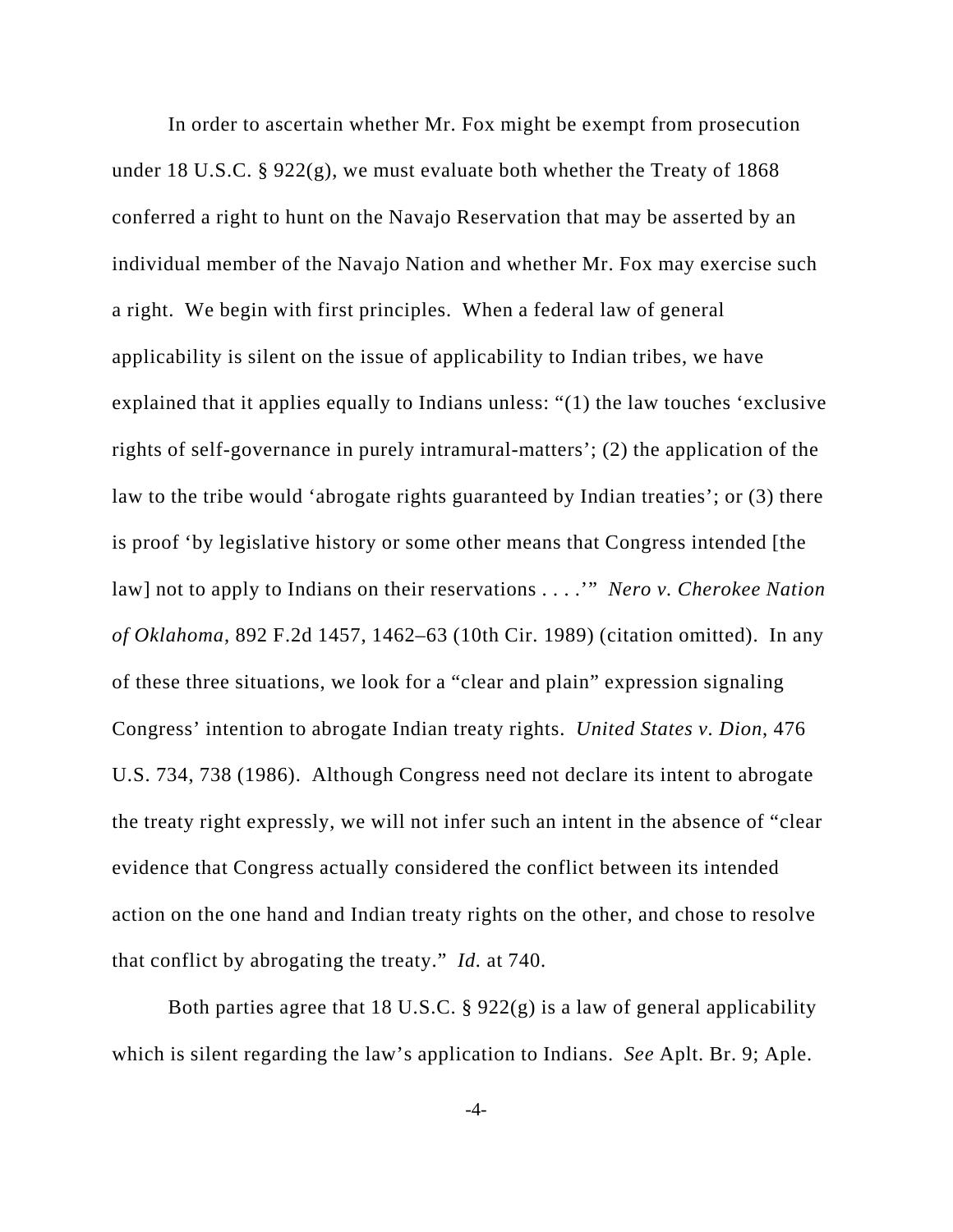Br. 10. The government also concedes that the felon-in-possession statute itself "does not abrogate the Navajo tribe's right to hunt." Aple. Br. 7. Whether application of § 922(g) to Mr. Fox would abrogate rights guaranteed by the 1868 Treaty depends therefore primarily on the scope of the treaty right and Mr. Fox's eligibility to assert it.

#### *The Scope of Hunting Rights Guaranteed by the Treaty of 1868*

The Supreme Court has noted that Indians "enjoy exclusive treaty rights to hunt . . . on lands reserved to them, unless such rights were clearly relinquished by treaty or have been modified by Congress." *United States v. Dion*, 476 U.S. 734, 738 (1986) (citing FELIX COHEN, HANDBOOK OF FEDERAL INDIAN LAW 449 (1982)). "These rights need not be expressly mentioned in the treaty." *Dion*, 476 U.S. at 738; *see also Menominee Tribe of Indians v. United States*, 391 U.S. 404, 406 & n.2 (1968) (noting that hunting and fishing were "normal incidents of Indian life" and concluding that such rights were reserved by treaty even though "[n]othing was said in the 1854 treaty about hunting and fishing rights"). Article II of the Treaty of 1868 provides that the land making up the Navajo Reservation "is hereby, set apart for the use and occupation of the Navajo tribe of Indians." Treaty Between the United States of America and the Navajo Tribe of Indians, Aug. 12, 1868, 15 Stat. 667 ("Treaty of 1868"). We view this general language as sufficient to indicate that the Treaty of 1868 preserved for the Navajo Nation the right to hunt on reservation lands.

-5-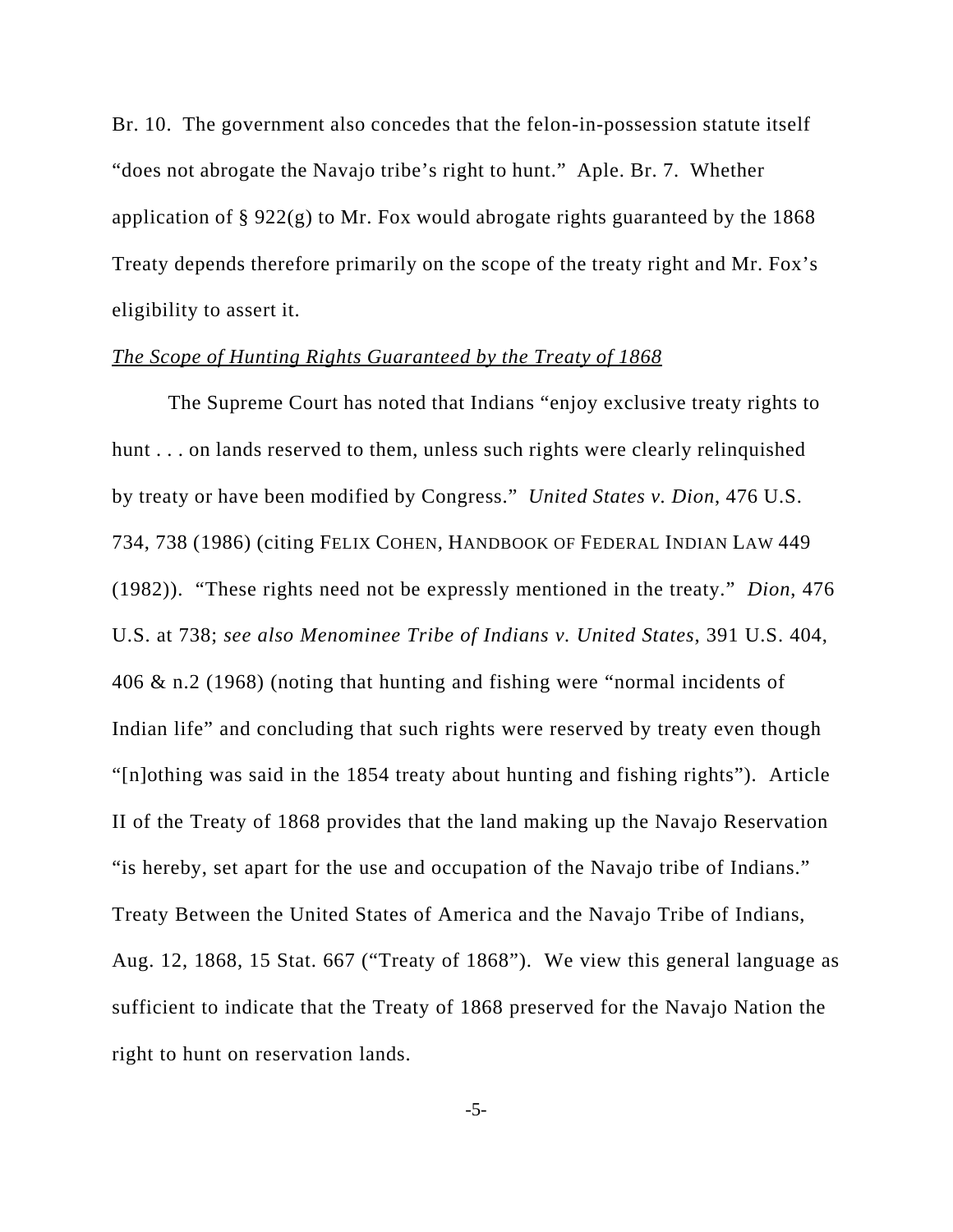Although the government agrees that the Treaty of 1868 codified the Navajo *tribe's* right to hunt on the reservation, it argues that hunting rights created by the Treaty of 1868 "belong to the tribe, not to individual members of the tribe." Aple. Br. 7. Both of the other circuits to consider this question in the context of the prosecution of a tribal member pursuant to 18 U.S.C. § 922(g) have reached the same conclusion. In *United States v. Three Winchester 30-30 Caliber Lever Action Carbines*, 504 F.2d 1288 (7th Cir. 1974) (hereinafter "*Three Carbines*"), the Seventh Circuit found that a convicted felon, a Menominee Indian, was not exempt from prosecution under a predecessor statute to § 922(g) even though he allegedly possessed weapons for the purpose of hunting on lands to which his tribe retained hunting rights by treaty. The court determined that "[t]he treaty rights allegedly abridged belong to the tribe as a whole and not to any one individual." *Id.* at 1292. As a result, the court concluded that by enforcing the felon-in-possession statute, "the government has not made the exercise of a treaty right illegal, but rather the defendant's own actions have limited him from participating fully in his tribe's hunting rights." *Id.* (emphasis added). For similar reasons, the Ninth Circuit upheld a Colville Indian's conviction under § 922(g) in *United States v. Gallaher*, 275 F.3d 784, 788–89 (9th Cir. 2001). Relying largely on *Three Carbines*, the court reasoned that "Gallaher lost his right as a Colville Indian to hunt by committing felony crimes." *Id.* at 789.

-6-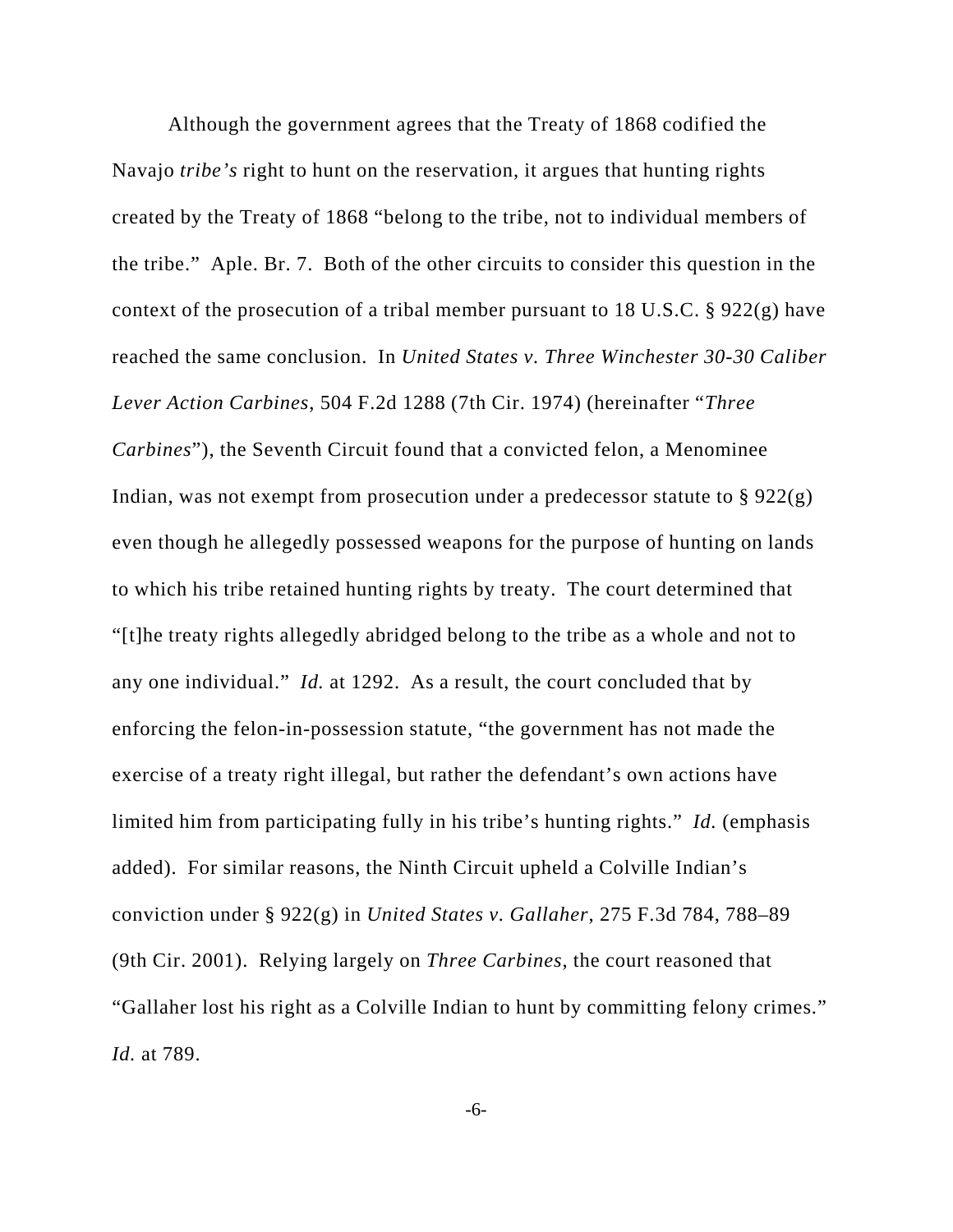We are skeptical of the position that hunting rights guaranteed by treaty only benefit the tribe collectively, as opposed to its individual members. To be sure, "[t]he very great majority of Indian treaties create tribal, not individual, rights." *Dry v. United States*, 235 F.3d 1249, 1256 (10th Cir. 2000) (quoting *Hebah v. United States*, 428 F.2d 1334, 1337 (Ct. Cl. 1970)). But while such treaties are the product of negotiations with tribes as collective entities, there can be little doubt that they endow individual tribal members with rights and responsibilities. As the Supreme Court commented in *McClanahan v. State Tax Comm'n of Arizona*, 411 U.S. 164, 181 (1973), "[w]e cannot accept the notion that it is irrelevant whether [the law] infringes on (appellant's) rights as an individual Navajo Indian . . . . To be sure, when Congress has legislated on Indian matters, it has, most often, dealt with the tribes as collective entities. But those entities are, after all, composed of individual Indians, and the legislation confers individual rights." (quotation and citation omitted). Over one hundred years ago, when addressing the applicability to individual Indians of fishing rights preserved by a treaty between the United States and the Yakima Nation, the Supreme Court explained:

[T]he treaty [creating a reservation] was not a grant of rights to the Indians, but a grant of right from them—a reservation of those not granted . . . . Reservations were not of particular parcels of land, and could not be expressed in deeds, as dealings between private individuals. The reservations were in large areas of territory, and the negotiations were with the tribe. *They reserved rights, however, to every individual Indian, as though named therein.* 

-7-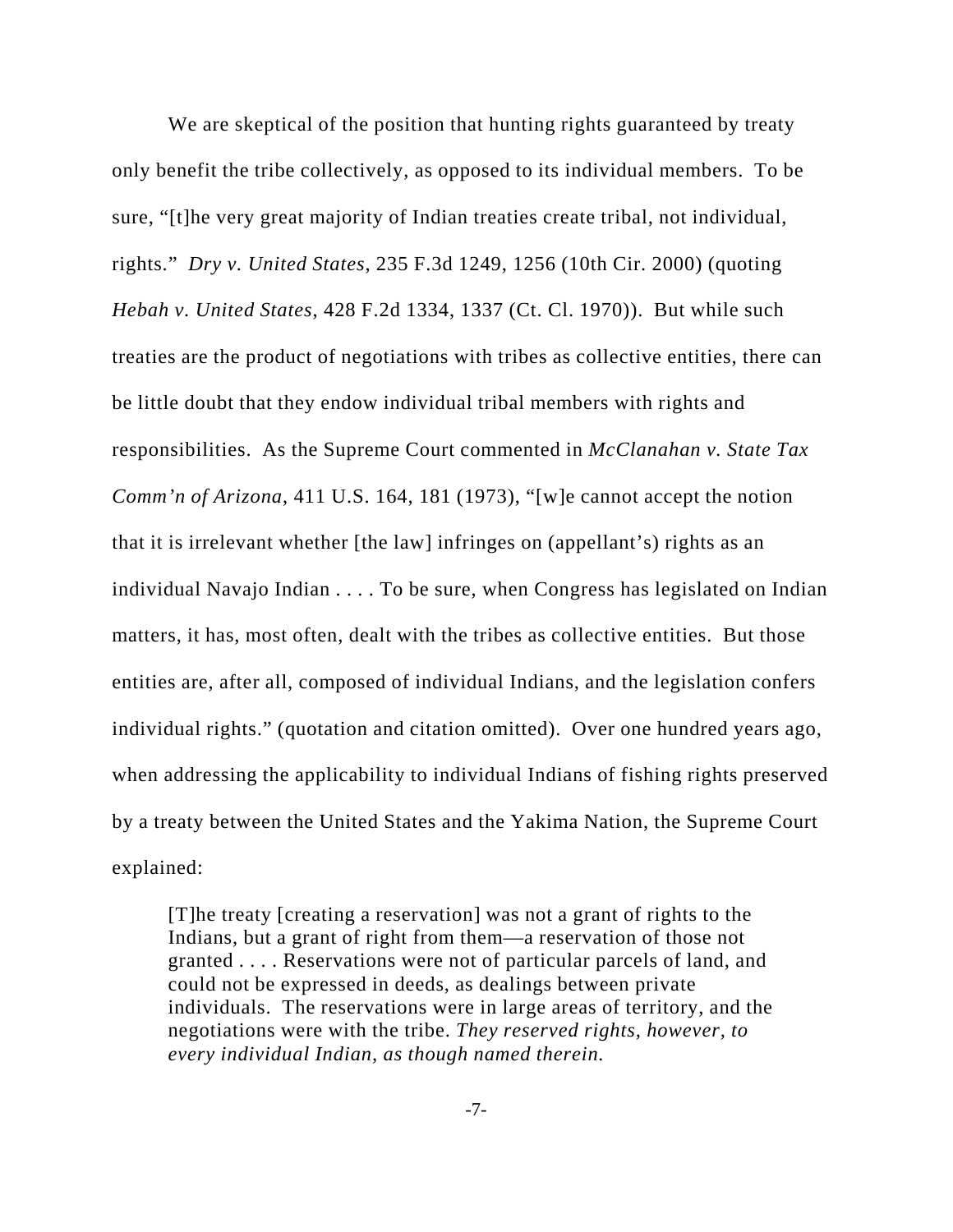*United States v. Winans*, 198 U.S. 371 (1905) (emphasis added); *see also Mason v. Sams*, 5 F.2d 255, 258 (W.D.Wash. 1925) ("The treaty was with the tribe; but the right of taking fish at all places within the reservation, and usual and accustomed grounds and stations outside the reservation, was plainly a right common to the members of the tribe*—a right to a common is the right of an individual of the community*.") (emphasis added).

Accordingly, while acknowledging "[t]he right to hunt and fish on reservation land is a long-established tribal right," we have long recognized that "[i]ndividual Indians . . . enjoy a right of user in the tribe's hunting and fishing rights." *United States v. Felter*, 752 F.2d 1505, 1509 (10th Cir. 1985). The right of user in a tribal right to hunt or fish confers "a personal right" upon which an individual member of the tribe may rely. *Hackford v. Babbit*, 14 F.3d 1457, 1467 (10th Cir. 1994). Likewise, the Supreme Court has explicitly held that such hunting treaty rights "can be asserted by . . . an individual member of the Tribe." *Dion*, 476 U.S. at 738 n.4. We therefore agree with Mr. Fox that the Treaty of 1868 guarantees hunting rights that may be asserted by individual Navajos.

#### *Mr. Fox's Eligibility to Assert a Treaty Right*

Although we find that individual Navajos may assert their treaty-guaranteed hunting rights as a general matter, this does not make Mr. Fox eligible to do so. Convicted felons—even those whose terms of imprisonment have been completed—are often subject to legal obligations and restrictions that differ from

-8-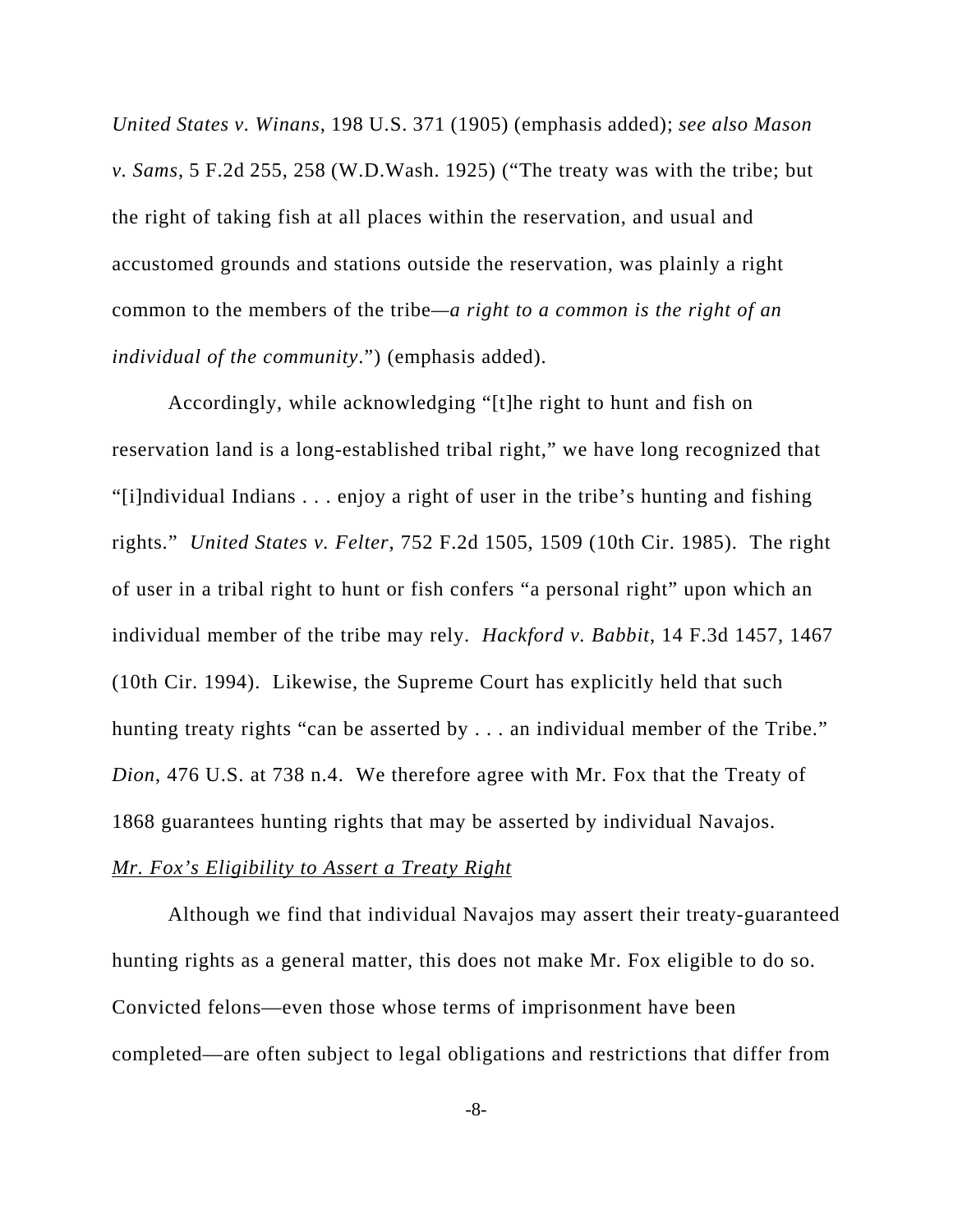those of the general population. *See Green v. Berge*, 354 F.3d 675, 680 (7th Cir. 2004) (Easterbrook, J., concurring). "A broad range of choices that might infringe [even one's] constitutional rights in free society fall within the expected conditions . . . of those who have suffered a lawful conviction." *McKune v. Lile*, 536 U.S. 24, 36 (2002). Persons convicted of felonies often lose the right to serve on juries, to vote, and of course, the right to possess firearms. *See* Margaret H. Lemos, *The Commerce Power and Criminal Punishment: Presumption of Constitutionality or Presumption of Innocence*, 84 Tex. L. Rev. 1203, 1235 (2006). If citizens may forfeit their most precious constitutional rights by commission of a felony, it is not surprising that members of Indian tribes may similarly forfeit important treaty rights.

Thus, contrary to Mr. Fox's assertions, the Treaty of 1868 does not insulate him from the consequences of his criminal activity. Indeed, the treaty itself provides that members of the Navajo Nation who commit crimes forfeit privileges as a result of their actions. Article I of the Treaty stipulates that "[i]f bad men among the Indians shall commit a wrong or depredation upon the person or property of any one, white, black, or Indian, subject to the authority of the United States . . . the Navajo tribe agree that they will . . . deliver up the wrongdoer to the United States, *to be tried and punished according to its laws*." (emphasis added). The implication seems clear that both signatories to the Treaty

-9-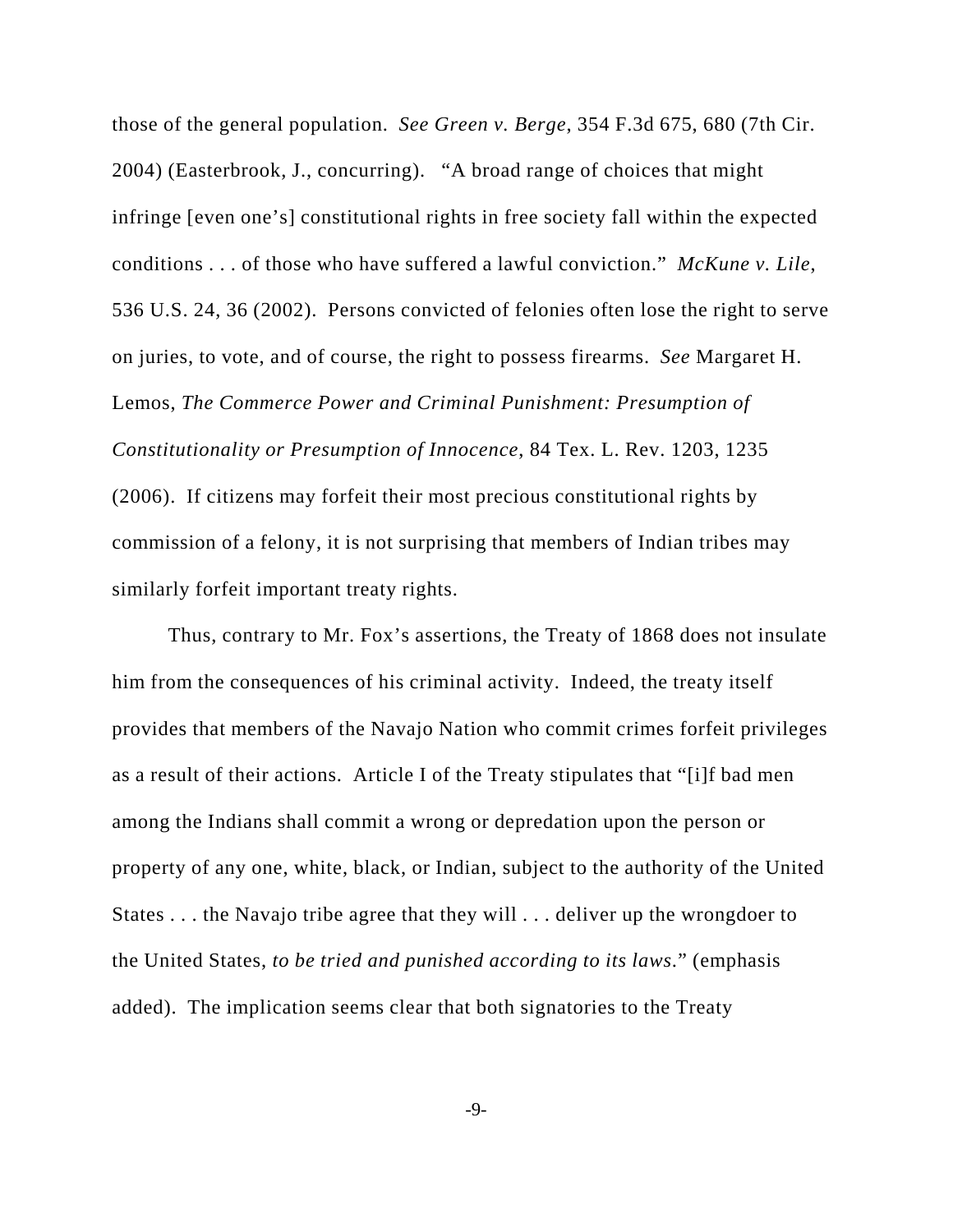envisioned that members of the Navajo Nation committing crimes would lose certain rights under the treaty.

If we were to read the treaty right as Mr. Fox asks us to, it is hard to see how any Navajo could be convicted of *any* federal crime of general applicability. Incarceration in federal prison is obviously incompatible with a number of treaty rights: the right to live in the Navajo reservation (Article II), the right to commence farming (Article V), and of course, the right to hunt. Mr. Fox's claim is essentially that any federal law restricting his ability to hunt on the Navajo reservation cannot apply to him in the absence of "clear evidence that Congress actually considered the conflict between its intended action on the one hand and Indian treaty rights on the other." *Dion*, 476 U.S. at 740. But any federal criminal laws resulting in incarceration have the effect of restricting the malefactor's ability to hunt. It surely is not the case that Navajos are immune from prosecution for fraud, drug offenses, antitrust violations, insider trading, or any other number of federal crimes by virtue of the fact that the United States guaranteed hunting rights to their tribe.

When Congress passed 18 U.S.C. § 922(g)(1) and its predecessors, it affixed a collateral regulatory consequence to all felony convictions as if it had amended each felony individually. Just as Mr. Fox lost the opportunity to hunt while physically incarcerated as a result of his conviction, 18 U.S.C.  $\S 922(g)(1)$ prevents Mr. Fox from hunting with firearms as though it was explicitly part of

-10-